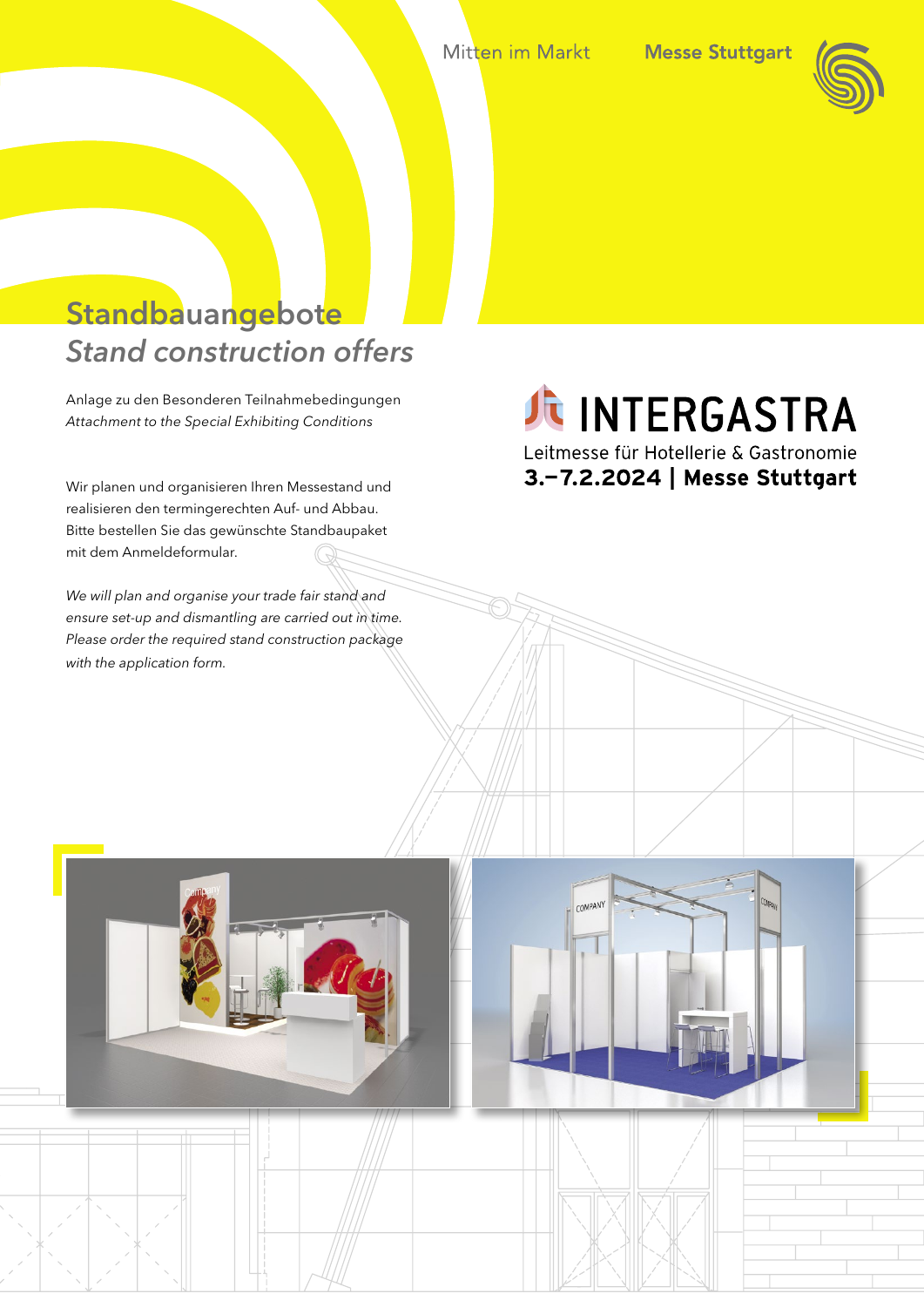# Übersicht · *Overview*



Musterskizze Komplettpaket · *Example of complete package*

### Paket · *Package* »KLASSIK Special«

| Basispaket $\cdot$ Basic package                                                       | 90.00 $\epsilon$ |
|----------------------------------------------------------------------------------------|------------------|
| Komplettpaket · Complete package                                                       | 125,00€          |
| Ohne Fläche, zzgl. USt. pro m <sup>2</sup> · Without area, plus VAT per m <sup>2</sup> |                  |

Weitere Informationen · *Further information*  Seite · *Page* 3



Musterskizze Komplettpaket · *Example of complete package*

### Paket · *Package* »MAXIMA 40 Special«

| Basispaket $\cdot$ Basic package                                          | 91,00€  |
|---------------------------------------------------------------------------|---------|
| Komplettpaket · Complete package                                          | 150,00€ |
| Ohne Fläche, zzgl. USt. pro $m^2 \cdot W$ ithout area, plus VAT per $m^2$ |         |

Weitere Informationen · *Further information*  Seite · *Page* 5



### Paket · *Package* »MODERN Special«

Komplettpaket · *Complete package* 174,00 **€**

Ohne Fläche, zzgl. USt. pro m2 · *Without area, plus VAT per m2*

Weitere Informationen · *Further information*  Seite · *Page* 7

2



Musterskizze Komplettpaket · *Example of complete package*

### Paket · *Package* »RUCK Special«

| Basispaket $\cdot$ Basic package                                                       | $83,00 \in$ |
|----------------------------------------------------------------------------------------|-------------|
| Komplettpaket · Complete package                                                       | 129.00€     |
| Ohne Fläche, zzgl. USt. pro m <sup>2</sup> · Without area, plus VAT per m <sup>2</sup> |             |

Weitere Informationen · *Further information*  Seite · *Page* 4



Musterskizze Komplettpaket · *Example of complete package*

### Paket · *Package* »STYLE Special«

| Basispaket $\cdot$ Basic package                                                       | 117,00 € |
|----------------------------------------------------------------------------------------|----------|
| Komplettpaket $\cdot$ Complete package                                                 | 149,00 € |
| Ohne Fläche, zzgl. USt. pro m <sup>2</sup> · Without area, plus VAT per m <sup>2</sup> |          |

Weitere Informationen · *Further information*  Seite · *Page* 6



**buchbar** ab 20 m² *can be booked from 20 m²*

Musterskizze Komplettpaket · *Example of complete package*

### Paket · *Package* »LOOK Special«

Komplettpaket · *Complete package* 231,00 **€** Ohne Fläche, zzgl. USt. pro m2 · *Without area, plus VAT per m2*

Weitere Informationen · *Further information*  Seite · *Page* 8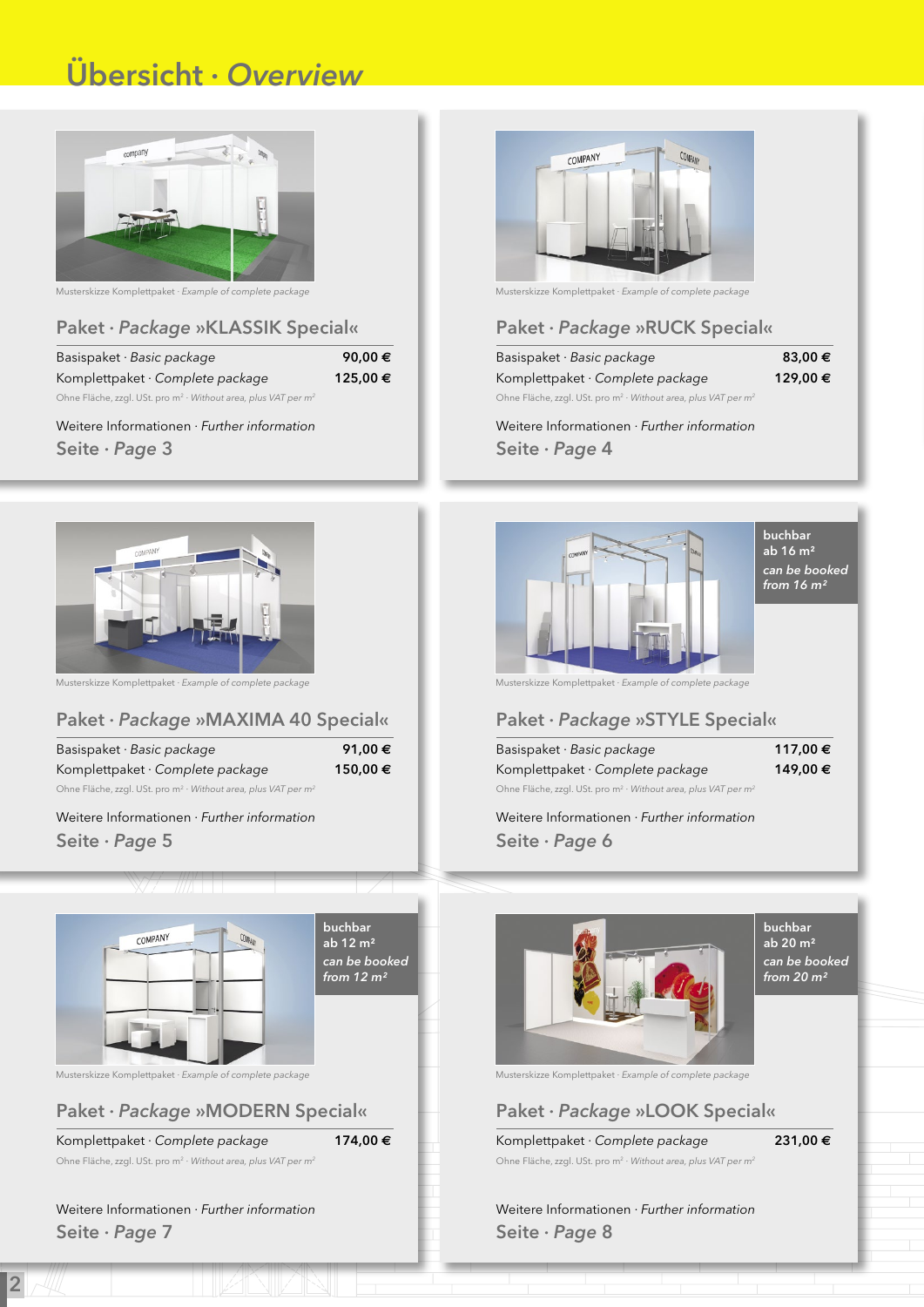# Paket · *Package* »KLASSIK Special«



Musterskizze Komplettpaket · *Example of complete package*

Basispaket *Basic package* 90,00 **€**

### Komplettpaket *Complete package* 125,00 **€**

Ohne Fläche, zzgl. der jeweils gültigen gesetzlichen Umsatzsteuer (nach UStG in der jeweils gültigen Fassung) pro m².

*Without area plus statutory VAT valid at this time (according to the relevant version of the Value Added Tax Act) per m2.*

### Ausstattung Basispaket:

- Standbausystem Octanorm Standard, Aluminium, 250 cm hoch
- Wände weiß, kunststoffbeschichtet, 250 cm hoch
- Deckenraster 1 m tief an den offenen Standseiten
- Strahler an Stromschiene montiert. 1 Strahler pro 3 m² Standfläche
- Blende für Firmen- oder Produktname an den offenen Standseiten
- Beschriftung in Standardschrift Helvetica halbfett, schwarz
- Teppichboden Rips in Farbe Graphit oder anderer **Standardfarbe**
- Stromanschluss 230 V/3 kW inkl. Verbrauch und Steckdose
- Planung und Organisation mit Auf- und Abbau

### Ausstattung Komplettpaket (zzgl. zur Basis-Ausstattung):

- ab 10 m² Standfläche 2 m² Kabine mit Garderobenleiste
- 1 Tisch FAGUS
- 4 Stühle DREKI
- 1 Prospektständer KIOS
- Tägliche Standreinigung
- Tägliche Müllentsorgung (80 l-Sack)
- 1 Dauerparkausweis

### *Equipment basic package:*

- • *Stand construction system Octanorm Standard, aluminium, height 250 cm*
- • *Wall panels white, plastic-coated, height 250 cm*
- • *Ceiling grid on sides open to aisle, 1 m deep*
- • *Spotlights mounted to busbars, 1 spotlight for every 3 m² stand area*
- • *Fascia for company or product name on sides open to aisle*
- • *Lettering in standard typeface Helvetica semibold, black*
- • *Carpet (rib weave) in graphite or other standard colour*
- • *Electrical connection with 230 V/3 kW incl. consumption and outlet*
- • *Planning and organisation with stand set-up and dismantling*

### *Equipment complete package (incl. basic equipment):*

- *from 10 m2 stand area 2 m2 cabin with coat rack*
- • *1 table FAGUS*
- • *4 chairs DREKI*
- • *1 brochure rack KIOS*
- • *Daily stand cleaning*
- • *Daily waste disposal (80 l sack)*
- • *1 long-term parking permit*

(Pro angefangene 30 m² Standfläche verdoppelt sich das bewegliche Mobiliar um die Grundausstattung) *(For every 30 m2 of stand area or part thereof the number of basic mobile furniture units is doubled)*

Farb- und Modelländerungen vorbehalten. Zusätzliche Möbel und Ausstattung bestellen Sie bitte über das SMS-Portal www.stuttgartmesseserviceportal.de oder mit den entsprechenden Bestellformularen. Grafische Gestaltung/Beschriftung auf Anfrage.

*Colour/type subject to change. Please order additional furniture and equipment via SMS portal www.stuttgartmesseserviceportal.de or with the respective order forms. Graphic design/lettering on request.*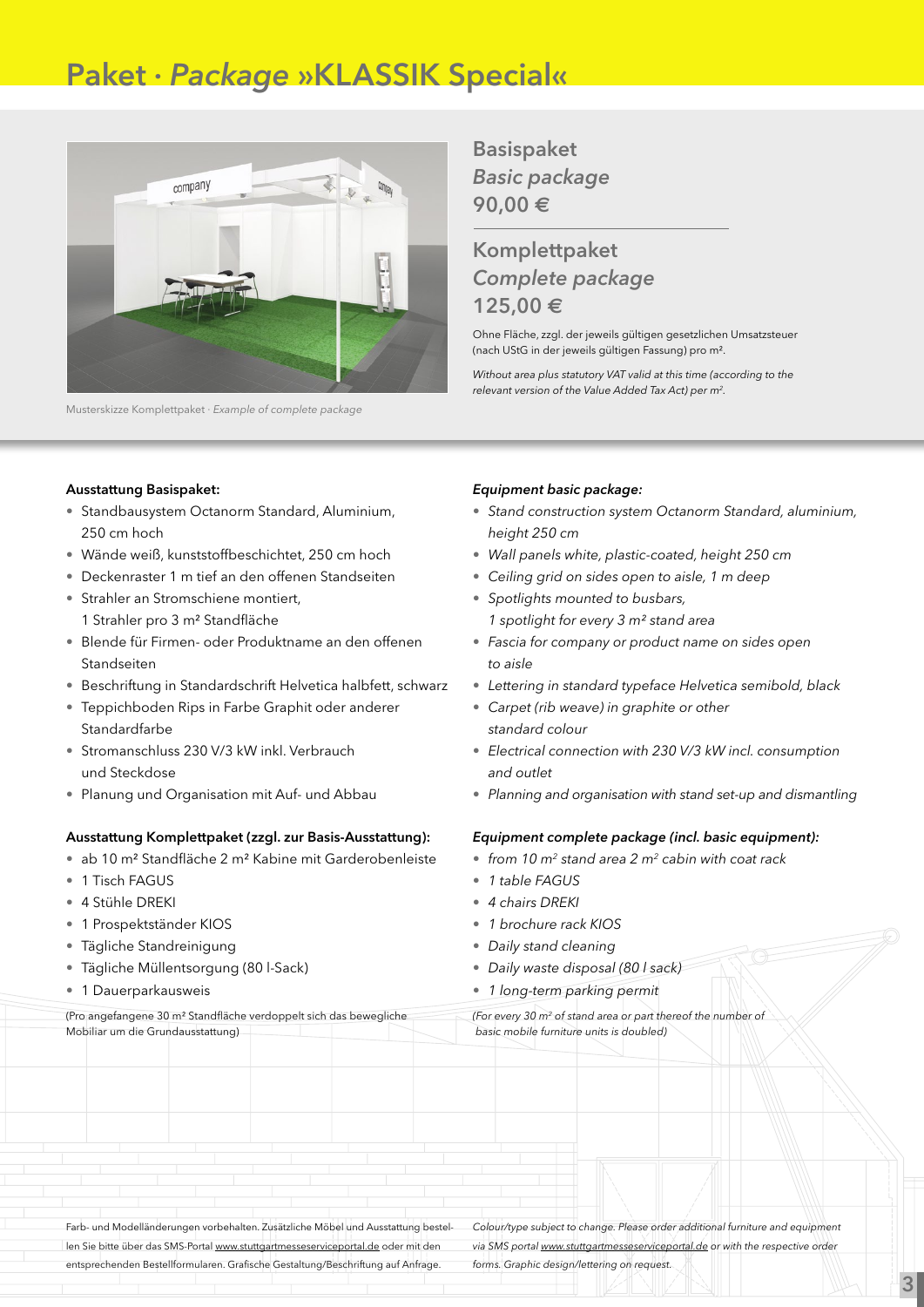# Paket · *Package* »RUCK Special«



Musterskizze Komplettpaket · *Example of complete package*

Basispaket *Basic package* 83,00 **€**

### Komplettpaket *Complete package* 129,00 **€**

Ohne Fläche, zzgl. der jeweils gültigen gesetzlichen Umsatzsteuer (nach UStG in der jeweils gültigen Fassung) pro m².

*Without area plus statutory VAT valid at this time (according to the relevant version of the Value Added Tax Act) per m2.*

### Ausstattung Basispaket:

- Standbausystem M&S, Aluminium, silber, 250 cm hoch
- Wände lichtgrau, kunststoffbeschichtet, 250 cm hoch
- Trägerkonstruktion RUCK, Aluminium, silber
- Strahler an RUCK-Trägerkonstruktion, 1 Strahler pro 3 m² Standfläche
- Blende für Firmen- oder Produktname an den offenen Standseiten
- Beschriftung in Standardschrift Helvetica halbfett, schwarz
- Teppichboden Rips in Farbe anthrazit oder anderer Standardfarbe
- Stromanschluss 230 V/3 kW inkl. Verbrauch und Steckdose
- Planung und Organisation mit Auf- und Abbau

#### Ausstattung Komplettpaket (zzgl. zur Basis-Ausstattung):

- ab 10 m² Standfläche 2 m² Kabine mit Garderobenleiste
- 1 Theke NIZZA, abschließbar, lichtgrau ohne Aufsatz
- 1 Stehtisch 110
- 3 Barhocker YPSILON, weiß
- 1 Prospektständer FREDDY
- Tägliche Standreinigung
- Tägliche Müllentsorgung (80 l-Sack)
- 1 Dauerparkausweis

4

(Pro angefangene 30 m² Standfläche verdoppelt sich das bewegliche Mobiliar um die Grundausstattung)

#### *Equipment basic package:*

- • *M&S wall panel system, silver, height 250 cm*
- • *Wall panels light grey, plastic-coated, height 250 cm*
- • *RUCK beam system, aluminium, silver*
- • *Spotlights mounted to RUCK beam system, 1 spotlight for every 3 m² stand area*
- • *Fascia for company or product name on sides open to aisle*
- • *Lettering in standard typeface Helvetica semibold, black*
- • *Carpet (rib weave) in colour anthracite or other standard colour*
- • *Electrical connection with 230 V/3 kW incl. consumption and outlet*
- • *Planning and organisation with stand set-up and dismantling*

#### *Equipment complete package (incl. basic equipment):*

- *from 10 m2 stand area 2 m2 cabin with coat rack*
- *1 counter NIZZA, lockable, light grey without top*
- • *1 high table 110*
- • *3 bar stools YPSILON, white*
- • *1 brochure rack FREDDY*
- • *Daily stand cleaning*
- • *Daily waste disposal (80 l sack)*
- • *1 long-term parking permit*

*(For every 30 m2 of stand area or part thereof the number of basic mobile furniture units is doubled)*

Farb- und Modelländerungen vorbehalten. Zusätzliche Möbel und Ausstattung bestellen Sie bitte über das SMS-Portal www.stuttgartmesseserviceportal.de oder mit den entsprechenden Bestellformularen. Grafische Gestaltung/Beschriftung auf Anfrage.

*Colour/type subject to change. Please order additional furniture and equipment via SMS portal www.stuttgartmesseserviceportal.de or with the respective order forms. Graphic design/lettering on request.*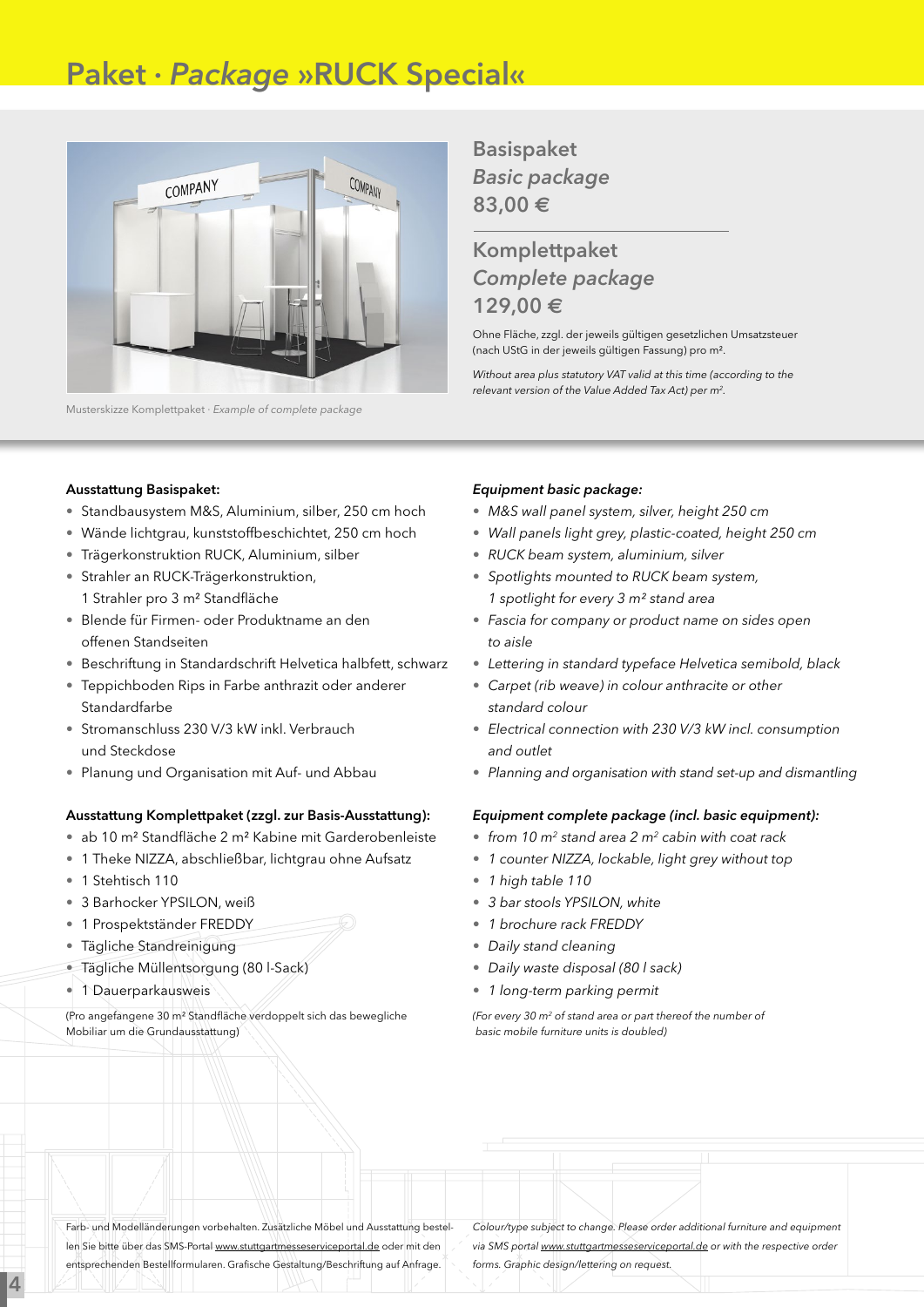# Paket · *Package* »MAXIMA 40 Special«



Musterskizze Komplettpaket · *Example of complete package*

Basispaket *Basic package* 91,00 **€**

### Komplettpaket *Complete package* 150,00 **€**

Ohne Fläche, zzgl. der jeweils gültigen gesetzlichen Umsatzsteuer (nach UStG in der jeweils gültigen Fassung) pro m².

*Without area plus statutory VAT valid at this time (according to the relevant version of the Value Added Tax Act) per m2.*

### Ausstattung Basispaket:

- Standbausystem Octanorm Maxima Light, Aluminium eloxiert, 250 cm hoch
- Wände weiß, kunststoffbeschichtet, 250 cm hoch
- Deckenkonstruktion Maxima-Light
- Strahler an Stromschiene montiert, 1 Strahler pro 3 m² Standfläche
- Blende für Firmen- oder Produktname an den offenen Standseiten
- Beschriftung in Standardschrift Helvetica halbfett, schwarz
- Mit oder ohne Dekorplatten in Standardfarbe
- Teppichboden Rips in Farbe Graphit oder anderer **Standardfarbe**
- Stromanschluss 230 V/3 kW inkl. Verbrauch und Steckdose
- Planung und Organisation mit Auf- und Abbau

### Ausstattung Komplettpaket (zzgl. zur Basis-Ausstattung):

- ab 10 m² Standfläche 2 m² Kabine mit Garderobenleiste
- 1 Theke Dekor mit Aufsatz, abschließbar
- 1 Tisch FERRUM 74W mit Glasplatte
- 1 Barhocker LEM
- 3 Stühle MYA
- 1 Prospektständer KIOS
- 1 WLAN Zugangscode für 1 Endgerät
- Tägliche Standreinigung
- Tägliche Müllentsorgung (80 l-Sack)
- 1 Dauerparkausweis

(Pro angefangene 30 m² Standfläche verdoppelt sich das bewegliche Mobiliar um die Grundausstattung)

### *Equipment complete package:*

- *Stand construction system Octanorm Maxima Light, aluminium, matt finish, height 250 cm*
- *Wall panels white, plastic-coated, height 250 cm*
- *Ceiling structure Maxima Light*
- *Spotlights mounted to busbars, 1 spotlight for every 3 m² stand area*
- *Fascia for company or product name on sides open to aisle*
- *Lettering in standard typeface Helvetica semibold, black*
- *With or without decorative panels in standard colour*
- *Carpet (rib weave) in colour graphite or other standard colour*
- • *Electrical connection with 230 V/3 kW incl. consumption and outlet*
- • *Planning and organisation with stand set-up and dismantling*

### *Equipment complete package (incl. basic equipment)*

- *from 10 m² stand area 2 m² cabin with coat rack*
- *1 counter Dekor with top, lockable*
- *1 table FERRUM 74W with glass top*
- *1 bar stool LEM*
- *3 chairs MYA*
- • *1 brochure rack KIOS*
- • *1 WLAN access code, flatline for 1 terminal*
- • *Daily stand cleaning*
- • *Daily waste disposal (80 l sack)*
- • *1 long-term parking permit*

*(For every 30 m2 of stand area or part thereof the number of basic mobile furniture units is doubled)*

Farb- und Modelländerungen vorbehalten. Zusätzliche Möbel und Ausstattung bestellen Sie bitte über das SMS-Portal www.stuttgartmesseserviceportal.de oder mit den entsprechenden Bestellformularen. Grafische Gestaltung/Beschriftung auf Anfrage.

*Colour/type subject to change. Please order additional furniture and equipment via SMS portal www.stuttgartmesseserviceportal.de or with the respective order forms. Graphic design/lettering on request.*

5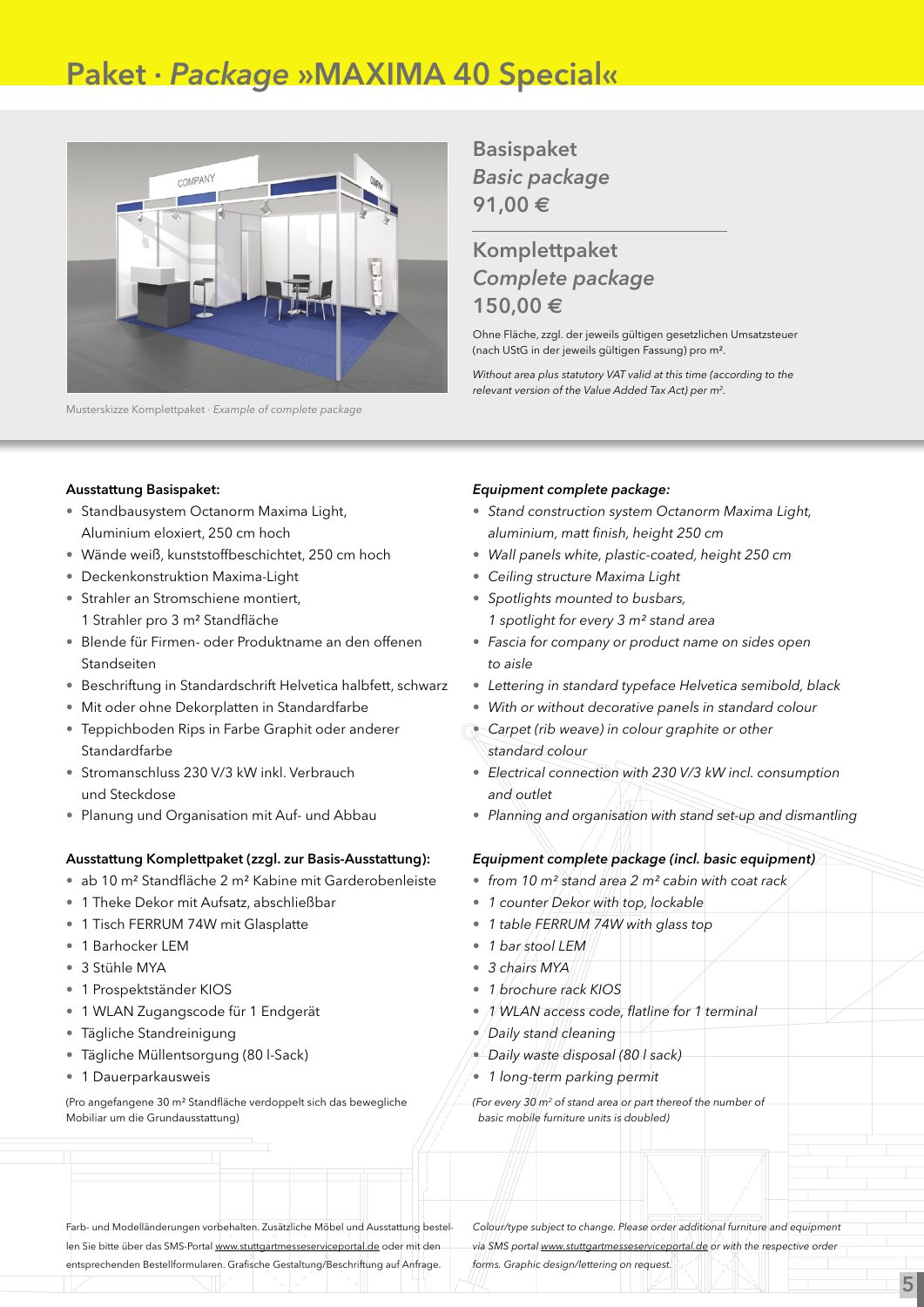# Paket · *Package* »STYLE Special«



Musterskizze Komplettpaket · *Example of complete package*

buchbar ab 16 m² *can be booked from 16 m²*

Basispaket *Basic package* 117,00 **€**

### Komplettpaket *Complete package* 149,00 **€**

Ohne Fläche, zzgl. der jeweils gültigen gesetzlichen Umsatzsteuer (nach UStG in der jeweils gültigen Fassung) pro m².

*Without area plus statutory VAT valid at this time (according to the relevant version of the Value Added Tax Act) per m2.*

#### Ausstattung Basispaket:

- Standbausystem M&S, Aluminium, silber, 250 cm hoch
- Wände lichtgrau, kunststoffbeschichtet, 250 cm hoch
- Trägerkonstruktion RUCK, Aluminium, bis 350 cm
- Strahler an Ruck-Trägerkonstruktion, 1 Strahler pro 3 m² Standfläche
- Standardbeschriftung (Helvetica halbfett, schwarz) auf Platten in RUCK-Trägerkonstruktion an den offenen Standfronten
- Teppichboden Rips in Farbe anthrazit oder anderer Standardfarbe
- Stromanschluss 230 V/3 kW inkl. Verbrauch und Steckdose
- Planung und Organisation mit Auf- und Abbau

### Ausstattung Komplettpaket (zzgl. zur Basis-Ausstattung):

- ab 10 m² Standfläche 2 m² Kabine mit Garderobenleiste
- 1 Theke ANGELO
- 4 Barhocker YPSILON
- 1 Prospektständer FREDDY
- 1 WLAN Zugangscode, Flatline für 1 Endgerät
- Tägliche Standreinigung
- Tägliche Müllentsorgung (80 l-Sack)
- 1/Dauerparkausweis

6

(Pro angefangene 30 m² Standfläche verdoppelt sich das bewegliche Mobiliar um die Grundausstattung)

#### *Equipment basic package:*

- • *M&S wall panel system, silver, height 250 cm*
- • *Wall panels light grey, plastic-coated, height 250 cm*
- • *Framework RUCK, aluminium, height up to 350 cm*
- • *Spotlights mounted to Ruck beam system, 1 spotlight for every 3 m² stand area*
- • *Lettering in standard typeface (Helvetica semibold, black) on graphic boards in RUCK beam system at the front of the stand on sides open to aisle*
- • *Carpet (rib weave) in colour anthracite or other standard colour*
- • *Electrical connection with 230 V/3 kW incl. consumption and outlet*
- • *Planning and organisation with stand set-up and dismantling*

#### *Equipment complete package (incl. basic equipment):*

- *from 10 m² stand area 2 m² cabin with coat rack*
- *1 counter ANGELO*
- *4 bar stools YPSILON*
- *1 brochure rack FREDDY*
- *1 WLAN access code, flatline for 1 terminal*
- • *Daily stand cleaning*
- • *Daily waste disposal (80 l sack)*
- • *1 long-term parking permit*

*(For every 30 m2 of stand area or part thereof the number of basic mobile furniture units is doubled)*

Farb- und Modelländerungen vorbehalten. Zusätzliche Möbel und Ausstattung bestellen Sie bitte über das SMS-Portal www.stuttgartmesseserviceportal.de oder mit den entsprechenden Bestellformularen. Grafische Gestaltung/Beschriftung auf Anfrage.

*Colour/type subject to change. Please order additional furniture and equipment via SMS portal www.stuttgartmesseserviceportal.de or with the respective order forms. Graphic design/lettering on request.*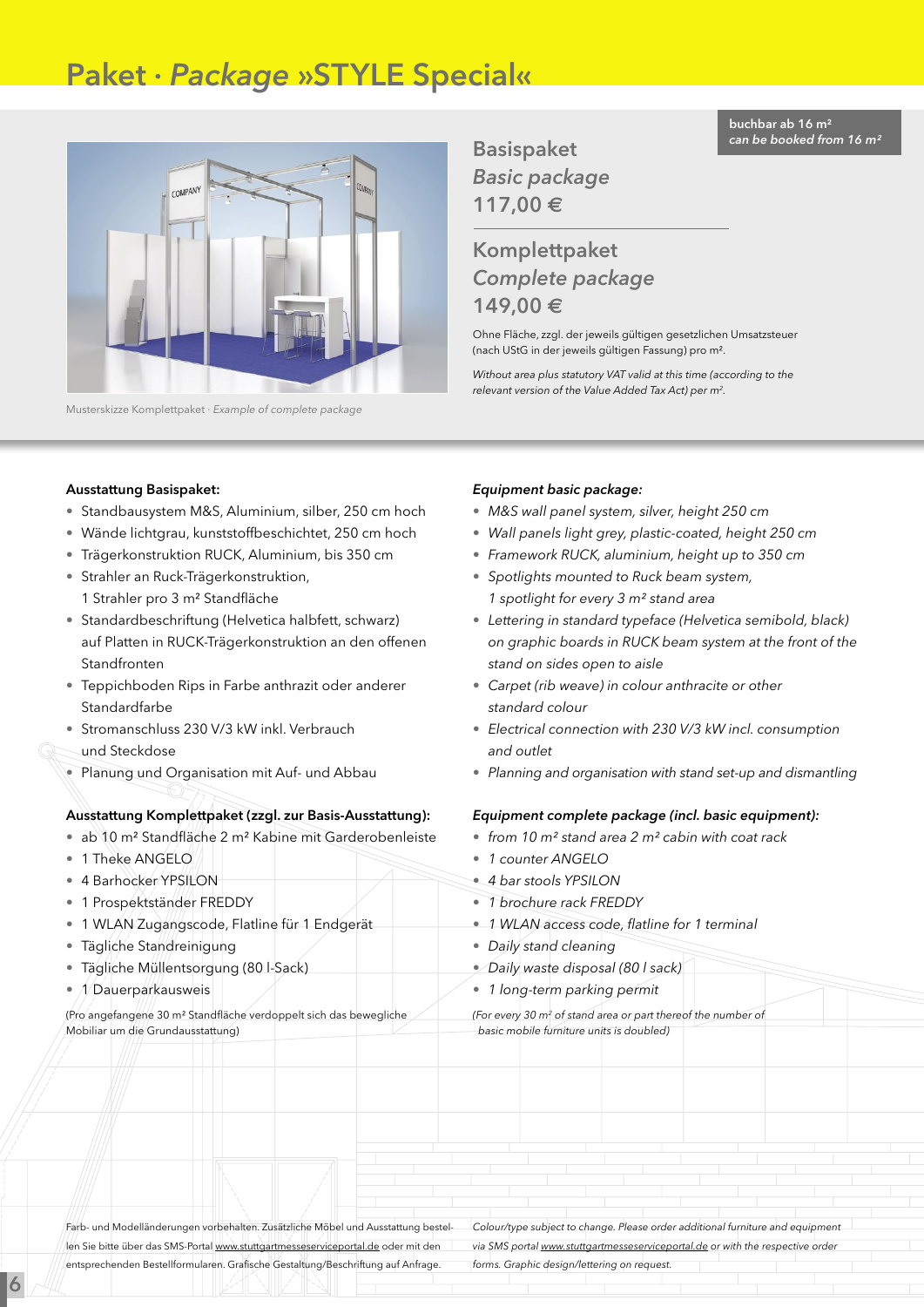# Paket · *Package* »MODERN Special«



Musterskizze Komplettpaket · *Example of complete package*

Komplettpaket *Complete package* 174,00 **€**

Ohne Fläche, zzgl. der jeweils gültigen gesetzlichen Umsatzsteuer (nach UStG in der jeweils gültigen Fassung) pro m².

*Without area plus statutory VAT valid at this time (according to the relevant version of the Value Added Tax Act) per m2.*

### Ausstattung Komplettpaket:

- Standbausystem M&S, Aluminium, silber, 300 cm hoch
- Wände weiß, kunststoffbeschichtet mit schwarzen Querfugen, 300 cm hoch
- Trägerkonstruktion Ruck, Aluminium natur, 300 cm hoch
- Strahler an Ruck-Trägerkonstruktion, 1 Strahler pro 3 m² Standfläche
- Blende für Firmen- oder Produktname an den offenen Standseiten
- Beschriftung in Standardschrift Helvetica halbfett, schwarz
- Teppichboden Rips in Farbe anthrazit oder anderer **Standardfarbe**
- Stromanschluss 230 V/3 kW inkl. Verbrauch und Steckdose
- 2 m² Kabine mit Garderobenleiste
- 1 PC Counter NINA, abschließbar
- 1 Besprechungstisch LEVANTE, weiß
- 3 Hocker HOLLY
- WLAN Zugangscode für 1 Endgerät
- Tägliche Standreinigung
- Tägliche Müllentsorgung (80 l-Sack)
- 1 Dauerparkausweis
- Planung und Organisation mit Auf- und Abbau

(Pro angefangene 30 m² Standfläche verdoppelt sich das bewegliche Mobiliar um die Grundausstattung)

### *Equipment complete package:*

- • *M&S wall panel system, aluminium, silver, height 300 cm*
- • *Wall panels white, plastic-coated, with black joints, height 300 cm*
- • *Ruck beam systems, aluminium beams, height 300 cm*
- • *Spotlights mounted to Ruck beam system, 1 spotlight for every 3 m² stand area*
- • *Fascia for company or product name on sides open to aisle*
- • *Lettering in standard typeface Helvetica semibold, black*
- • *Carpet (rib weave) in colour anthracite or other standard colour*
- • *Electrical connection with 230 V/3 kW incl. consumption and outlet*
- *2 m² cabin with coat rack*
- • *1 pc counter NINA, lockable*
- • *1 conference table LEVANTE, white*
- • *3 stools HOLLY*
- • *1 WLAN access code, flatline for 1 terminal*
- • *Daily stand cleaning*
- • *Daily waste disposal (80 l sack)*
- • *1 long-term parking permit*
- *Planning and organisation incl. stand set-up and dismantling*

*(For every 30 m2 of stand area or part thereof the number of basic mobile furniture units is doubled)*

Farb- und Modelländerungen vorbehalten. Zusätzliche Möbel und Ausstattung bestellen Sie bitte über das SMS-Portal www.stuttgartmesseserviceportal.de oder mit den entsprechenden Bestellformularen. Grafische Gestaltung/Beschriftung auf Anfrage.

*Colour/type subject to change. Please order additional furniture and equipment via SMS portal www.stuttgartmesseserviceportal.de or with the respective order forms. Graphic design/lettering on request.*

7

buchbar ab 12 m² *can be booked from 12 m²*